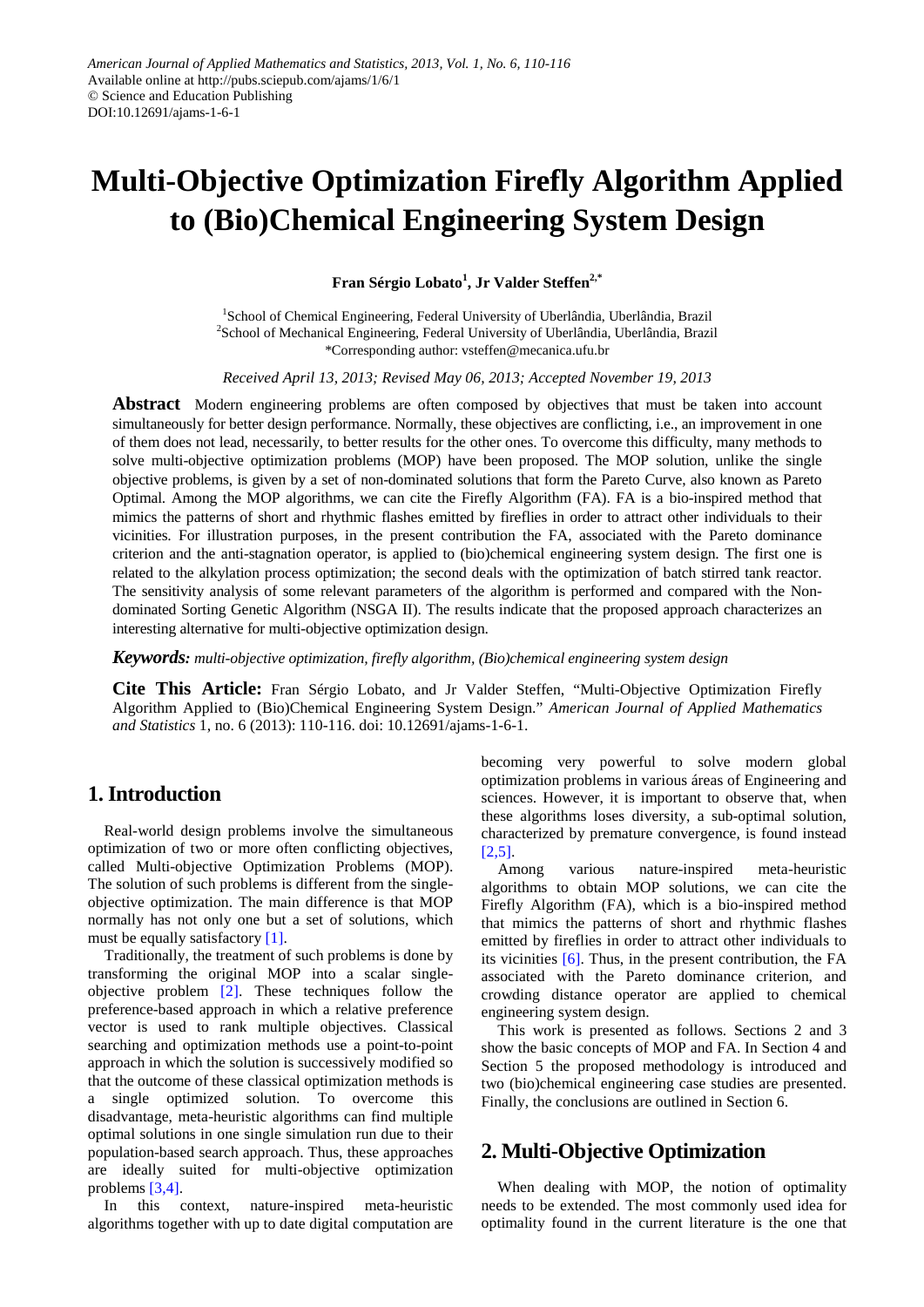was originally proposed by Edgeworth [\[7\],](#page-6-4) and later generalized by Pareto [\[8\].](#page-6-5) This notion is known as Edgeworth-Pareto optimality, or simply Pareto optimality, and refers to finding good tradeoffs among all the objectives. This definition leads to finding a set of solutions that is called the Pareto optimal set, whose corresponding elements are called non-dominated or noninferior. The concept of optimality in the context of single objective problems is not directly applicable to MOPs. For this reason a classification of the solutions is introduced in terms of Pareto optimality, according to the following definitions [\[2\]:](#page-6-1)

**Definition 1** - The MOP is defined as:

$$
\min f(x) = \{f_1(x), f_2(x), \dots, f_M(x)\}\tag{1}
$$

subject to

$$
H(x) = \left\{ H_1(x) = 0, ..., H_j(x) = 0 \right\}, j = 1, ..., J \tag{2}
$$

$$
G(x) = \left\{ G_1(x) \le 0, ..., G_j(x) \le 0 \right\}, k = 1, ..., K \tag{3}
$$

where  $x$  is the vector of design (or decision) variables and *f* is the vector of objective functions. The constraints *H* and *G* determine the feasible region.

**Definition 2** - Pareto Dominance: For any two decision vectors  $v_1$  and  $v_2$ ,  $v_1$  is said to dominate  $v_2$  if  $v_1$  is not worse than  $v_2$  in all objectives and  $v_1$  is strictly better than  $v_2$  in at least one of the objectives.

**Definition 3** - Pareto Optimality: When the set  $\Gamma$  is the entire search space, or  $\Gamma = \Lambda$ , the resulting non-dominated set Γ' is called the Pareto-optimal set. Like global and local optimal solutions in the case of single-objective optimization, there could be global and local Paretooptimal sets in multi-objective optimization.

**Definition 4 -** Non-dominated Set: Among a set of solutions Γ, the non-dominated set of solutions Γ' contains the solutions that are not dominated by any member of the set Γ.

# **3. Firefly Algorithm**

Nature-inspired metaheuristic algorithms are becoming powerful in solving modern global optimization problems, especially in the case of complex nonlinear optimization problems. The search strategies in these multi-agent algorithms are controlled randomization, efficient local search and selection of the best solutions. However, the randomization typically uses uniform distribution or Gaussian distribution [\[9\].](#page-6-6)

The FA is based on the characteristic of the bioluminescence of fireflies, insects notorious for their light emission. According to Yang [\[6\],](#page-6-3) biology does not have a complete knowledge to determine all the utilities that firefly luminescence can bring to, but at least three functions have been identified: (*i*) as a communication tool and appeal to potential partners in reproduction, (*ii*) as a bait to lure potential prey for the firefly, (*iii*) as a warning mechanism for potential predators reminding them that fireflies have a bitter taste.

The bioluminescent signals are known to serve as elements of courtship rituals - in most cases, the females are attracted by the light emitted by the males, methods of prey attraction, social orientation or as a warning signal to predators, as previously mentioned [\[10\].](#page-6-7)

Some of the flashing characteristics of fireflies were idealized so as to develop firefly-inspired algorithms. For simplicity, the following three idealized rules are used [\[9\]:](#page-6-6)

all fireflies are unisex, so that one firefly will be attracted to other fireflies regardless of their sex;

attractiveness is proportional to their brightness, thus for any two flashing fireflies, the less brighter will move towards the brighter one. The attractiveness is proportional to the brightness and they both decrease as their distance increases. If there is no brighter than a particular firefly, it will move randomly;

the brightness of a firefly is affected or determined by the landscape of the objective function. For a maximization problem, the brightness can simply be proportional to the value of the objective function.

According to Yang  $[6]$ , in the firefly algorithm, there are two important issues: the variation of light intensity and formulation of the attractiveness. For simplicity, it is always assumed that the attractiveness of a firefly is determined by its brightness which in turn is associated with the encoded objective function.

This swarm intelligence optimization technique is based on social behavior of fireflies. Consequently each brighter firefly attracts its partners (regardless of their sex), which makes the search space being explored more efficiently. The algorithm makes use of a synergic local search. Each member of the swarm explores the problem space by taking into account results obtained by others, still applying its own randomized moves as well. The influence of other solutions is controlled by the value of the attractiveness [\[10\].](#page-6-7)

According to Lukasik and Zak [\[10\],](#page-6-7) the FA is presented as follows. Consider a continuous constrained optimization problem where the task is to minimize the cost function  $f(x)$ , i.e., find  $x^*$ . Assume that there exists a swarm of m agents (fireflies) solving above mentioned problem iteratively and  $x_i$  represents a solution for a firefly *i* in algorithm's iteration *k*, whereas  $f(x_i)$  denotes its cost. Initially, all fireflies are dislocated in *S* (randomly or employing some deterministic strategy). Each firefly has its distinctive attractiveness *β* which implies how strong it attracts other members of the swarm. As the firefly attractiveness one should select any monotonically decreasing function of the distance  $r_j = d(x_i, x_j)$  to the chosen firefly *j*, i.e., the exponential function:

$$
\beta = \beta_0 e^{-\gamma r_j} \tag{4}
$$

where  $\beta_0$  and  $\gamma$  are predetermined algorithm parameters: maximum attractiveness value and absorption coefficient, respectively. Furthermore, every member of the swarm is characterized by its light intensity  $I_i$  which can be directly expressed as an inverse of a cost function  $f(x_i)$ . To effectively explore the considered search space *S*, it is assumed that each firefly *i* is changing its position iteratively by taking into account one factor: attractiveness of other swarm members with higher light intensity, i.e.,  $I_i > I_i$ , *j*=1,..,*N* and *j*≠*i*. It should be noted as well that if no brighter firefly can be found only such randomized step is used.

Thus, moving at a given time step *t* of a firefly *i* toward a better firefly *j* is defined as: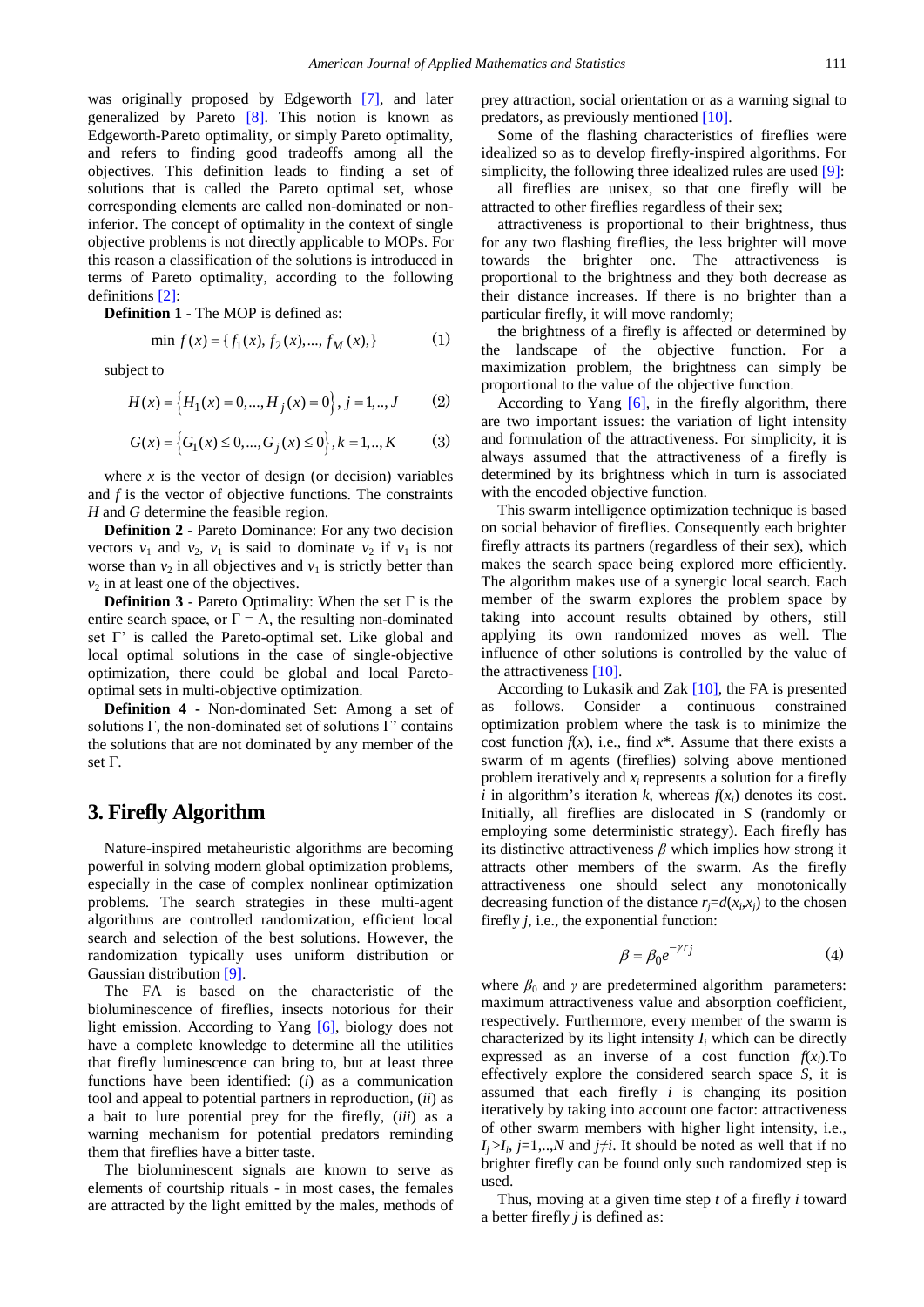$$
x_i^t = x_i^{t-1} + \beta \left( x_j^{t-1} - x_i^{t-1} \right) + \alpha \left( \text{rand} - \frac{1}{2} \right) \tag{5}
$$

where the second term on the right side of the equation inserts the factor of attractiveness, *β*, while the third term, governed by the parameter  $\alpha$ , is responsible for the insertion of certain randomness in the path followed by the firefly, and *rand* is a random number between 0 and 1 [\[11\].](#page-6-8)

In the literature, few works using the FA can be found: continuous constrained optimization task [\[10\]](#page-6-7) multimodal optimization [\[12\],](#page-6-9) solution of singular optimal control problems [\[13\]](#page-6-10) and load dispatch problem [\[14\].](#page-6-11)

# **4. Multi-Objective Optimization Firefly Algorithm**

Due to success obtained by the FA in different science and engineering applications, their extension to the multiobjective context is desirable. In the present work, the Multi-objective Optimization Firefly Algorithm (MOFA) is proposed. This approach is based on the classical FA associated with Fast Non-Dominated Sorting technique, according to the following architecture:

• An initial population of size *N* is randomly generated;

● All dominated solutions are removed from the population through the operator Fast Non-Dominated Sorting. In this way, the population is sorted into nondominated fronts  $\mu_j$  (sets of vectors that are nondominated with respect to each other) [\[2,15\];](#page-6-1)

● Following, FA is applied to generate the new population of fireflies (potential candidates to solve the MOP);

● If the number of individuals of the population is larger than a number defined by the user, it is truncated according to the criterion named the Crowding Distance [\[2\];](#page-6-1)

● It is important to emphasize that in any evolutionary approach there is the possibility of the population to stagnate at a point that does not correspond to the global optimum. To increase the chance of the MOFA to avoid this situation, an anti-stagnation operator was coupled to the original algorithm.

The steps presented are repeated until a given stopping criterion is reached. The operators used in the MOFA are described below.

#### **4.1. Fast Non-Dominated Sorting**

In order to sort a population of size *N* according to the level of non-domination, each solution is compared with every other solution in the population to find if it is dominated. This requires *MN* (order) comparisons for each solution, where  $M$  is the number of objectives. When this process is continued to find the members of the first nondominated class for all population members, the total complexity is  $(MN^2)$  (order). At this point, all individuals in the first non-dominated front are found. To find the individuals belonging to the next front, the solutions of the first front are temporarily discounted and the above procedure is repeated. In the worst case, the finding task of the second front also requires  $(MN^2)$  (order)

computations. The procedure is repeated to find the subsequent fronts [\[15\].](#page-6-12)

#### **4.2. Crowding Distance Operator**

This operator describes the density of solutions surrounding a vector. To compute the Crowding Distance for a set of population members the vectors are sorted according to their objective function values. To the vectors with the smallest or largest values, an infinite Crowding Distance (or an arbitrarily large number for practical purposes) is assigned. For all other vectors, the Crowding Distance (*dist<sub>xi</sub>*) is calculated according to  $[2.15]$ :

$$
dist_{xi} = \sum_{j=1}^{M} \frac{f_{j,i+1} - f_{j,i-1}}{f_{j,\max} - f_{j,\min}}
$$
 (6)

where *fj* corresponds to the *j*-th objective function.

#### **4.3. Treatment of Constraints**

In this work the treatment of constraints is made through the Static Penalization Method, proposed by Castro [\[16\].](#page-6-13) This approach consists in assigning limit values to each objective function to play the role of penalization parameters. According to Castro [\[16\],](#page-6-13) it is guaranteed that any non-dominated solution dominates any solution that violates at least one of the constraints. In the same way, any solution that violates only one constraint will dominate any solution that presents two constraint violations, and so on. For a constrained problem the vector containing the objective functions to be accounted for is given by:

$$
f(x) \equiv f(x) + r_p n_{\text{viol}} \tag{7}
$$

where  $f(x)$  it is the vector of objective functions,  $r_p$  it is the vector of penalty parameters that depends on the type of problem considered, and  $n_{\text{viol}}$  is the number of violated constraints.

## **5. Results and Discussion**

To evaluate the performance of the MOFA two classical (bio) chemical engineering system are considered in this section. The first one is related to the alkylation process optimization; the second deals with the optimization of a batch stirred tank reactor.

Parameters used for the MOFA: population size equal to 50, maximum number of iterations equal to 200, maximum attractiveness value and absorption coefficient both equal to 0.9. The stopping criterion used was the maximum number of iterations. Parameters used for the NSGA II: population size equal to 50, maximum number of iterations equal to 200, crossover probability equal to 0.8 and mutation probability equal to 0.01.

In this analysis, three combination of parameters are considered: the maximum attractiveness  $(\beta_0)$  [0.5 0.8 1.0], the absorption coefficient (*γ*) [0.5 0.8 1.0] and the random perturbation rate ( $\alpha$ ) [0.2 0.5 0.8]. Other parameters used: population size equal to 50, maximum number of iterations equal to 200 and the stopping criterion used was the maximum number of iterations.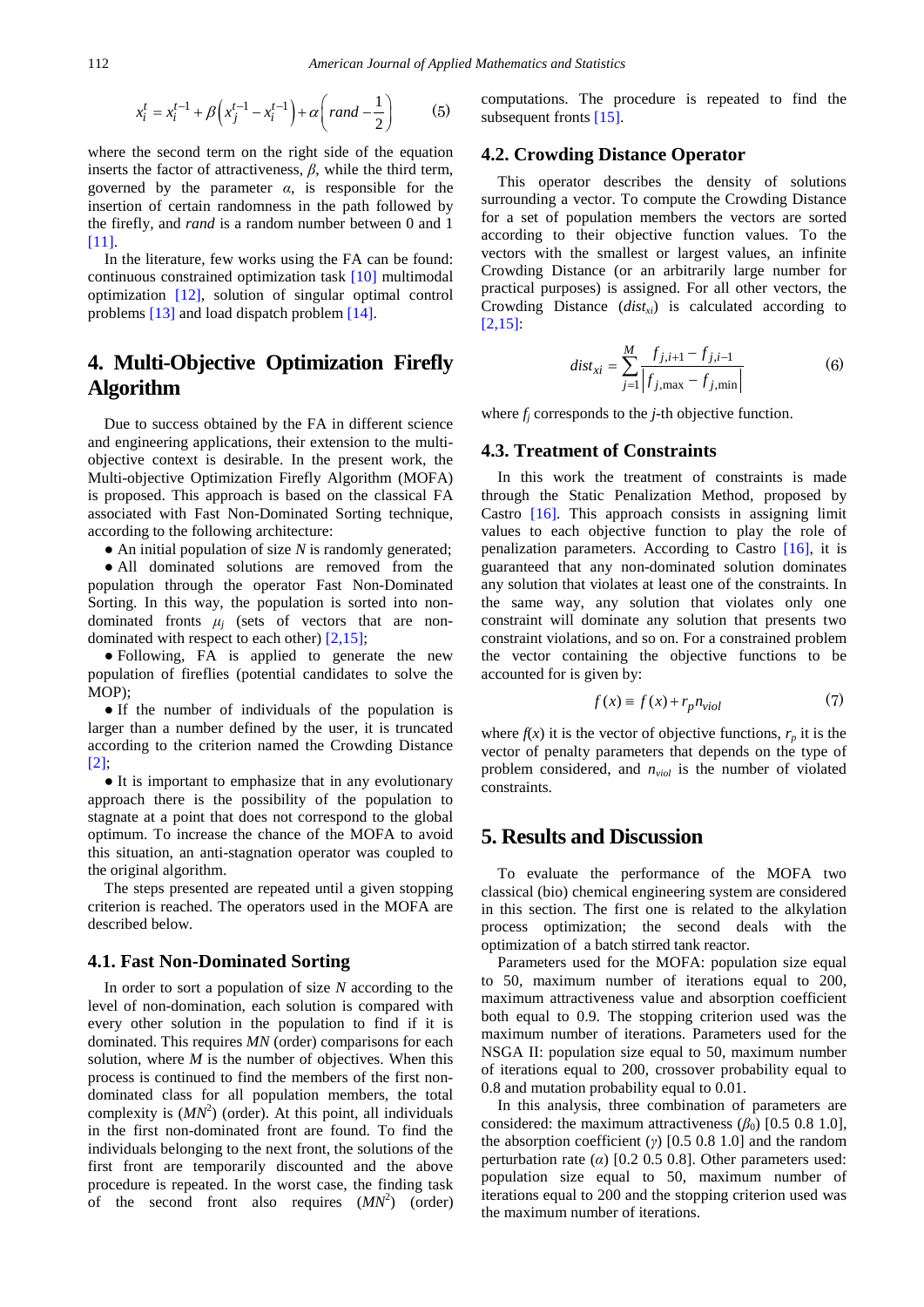#### **5.1. Alkylation Process Optimization**

The alkylation process, wherein a light olefin such as propene, butene or pentene reacts with isobutane in the presence of a strong sulfuric acid catalyst to produce the alkylate product (2,2,4 tri-methyl pentane from butene and isobutane) is an important process in petroleum refining. The alkylate product is used for blending with refinery products such as gasoline and aviation fuel.

Figure 1 shows a simplified process flow diagram of the alkylation process [\[17\].](#page-6-14)



**Figure 1.** Simplified schematic of the alkylation process

The process has a reactor with olefin feed; isobutene makeup and isobutane recycle as the inlet streams. Fresh acid is added to catalyze the reaction and spent acid is withdrawn. The exothermic reactions between olefins and isobutane occur at around room temperature, and excess isobutane is used. The hydrocarbon outlet stream from the reactor is fed into a fractionator from where isobutane is recovered at the top and recycled back to the rector, and the alkylate product is withdrawn from the bottom.

In the literature, various works lead with the solution of mono-objective problem, i.e., to maximize the profit [\[18,19,20\]](#page-6-15) and multiple objectives [\[21\].](#page-6-16)

In this work two problems are considered [\[17,18\]:](#page-6-14) Case A (maximize profit and maximize octane number,  $x_7$ ) and Case B (maximize profit and minimize isobutane recycle,  $x<sub>2</sub>$ ). As mentioned by Rangaiah [\[17\],](#page-6-14) the alkylate product with a higher octane number is better for blending with refinery products. On the ohter hand, minimizing isobutane recycling helps to reduce fractionation and other costs associated with the recycle stream. The profit is defined as [\[17\]](#page-6-14)

$$
0.063x_4x_7 - 5.04x_1 - 0.035x_2 - 10x_3 - 3.36x_5 \tag{8}
$$

In both cases, the optimization problem considered is subject to following constraints

$$
0 \le (x_4 \equiv x_1(1.12 + 0.13167 x_8 - 0.006667 x_8^2)) \le 5000
$$
 (9)

$$
0 \le (x_5 \equiv 1.22x_4 - x_1) \le 2000 \tag{10}
$$

$$
0 \le (x_2 \equiv x_1 x_8 - x_5) \le 16000 \tag{11}
$$

$$
85 \le (x6 \equiv 89 + (x_7 - (86.35 +
$$

$$
+1.098x_8 - 0.038x_2^8) / 0.325 \le 93
$$

$$
145 \le (x_{10} = -133 + 3x_7) \le 162 \tag{13}
$$

$$
1.2 \le (x_9 \equiv 35.82 - 0.222x_{10}) \le 4 \tag{14}
$$

$$
0 \le (x_3 \equiv 0.001(x_4x_6x_9)/(98-x_6)) \le 120 \tag{15}
$$

$$
0 \le x_1 \le 2000 \tag{16}
$$

$$
90 \le x_7 \le 95 \tag{17}
$$

$$
3 \le x_8 \le 12 \tag{18}
$$

where  $x_1$  is olefin feed (barrels/day),  $x_2$  is isobutane recycle (barrels/day),  $x_3$  is acid addition rate (thousand pounds/day), *x*<sup>4</sup> is alkylate production rate (barrels/day), *x*<sup>5</sup> is isobutane feed (barrels/day),  $x<sub>6</sub>$  is spent acid strength (weight percent),  $x_7$  is octane number,  $x_8$  is isobutane to olefin ratio,  $x_9$  is acid dilution factor, and  $x_{10}$  is F-4 performance number.

[Table 1](#page-3-0) shows the effects of parameters  $\beta_0$ , *γ* and *α* in objectives, maximization of profit and maximization of  $x_7$ for case A.

| Table 1. Effects of MOFA parameters for case A |  |
|------------------------------------------------|--|
|------------------------------------------------|--|

<span id="page-3-0"></span>

| Parameters |          |          |                 |       |  |
|------------|----------|----------|-----------------|-------|--|
| $\beta_0$  | $\gamma$ | $\alpha$ | Profit (\$/day) | $X_7$ |  |
| 0.5        | 0.5      | 0.2      | 1095.47         | 94.99 |  |
| 0.8        | 0.5      | 0.2      | 1162.00         | 94.18 |  |
| 0.8        | 0.5      | 0.2      | 1095.47         | 94.99 |  |
| 0.8        | 0.5      | 0.5      | 1162.00         | 94.82 |  |
| 1.0        | 1.0      | 0.8      | 1162.04         | 94.99 |  |

In this table is possible to observe that in terms of the octane number, the similar values are obtained with the parameters presented. In terms of the profit, high values to  $β_0$ , *γ* and *α* lead with best values of this objective.

Figure 2 present the Pareto Curve solutions obtained by NSGA II and MOFA algorithms. Figures 3 and 4 presents the olefin feed versus profit profile and octane number versus profit profile, respectively.



**Figure 2.** Pareto Curve for the alkylation process for case A  $(\beta_0=1.0,$  $v=1.0, \alpha=0.8$ 



**Figure 3.** Olefin feed versus profit for the alkylation process for case A  $(\beta_0=1.0, \gamma=1.0, \alpha=0.8)$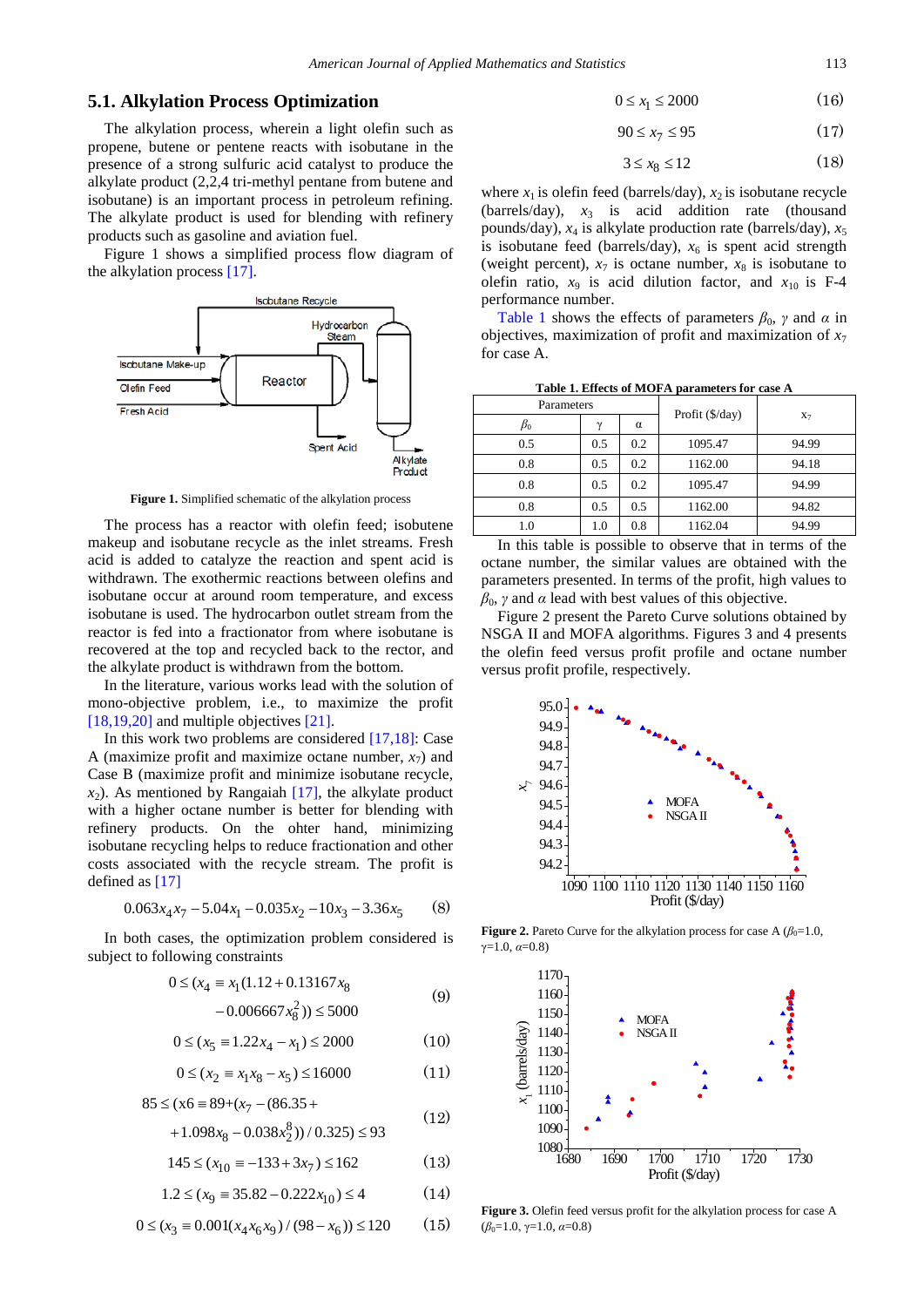In these figures it is important to observe that by increasing profit from 1080 to 1106 \$/day is accompanied by x7 decreasing from 95 to 94.1. Thus, the two objectives, profit and x7 are contradictory leading to the optimal Pareto Curve in Figure 2.



**Figure 4.** Octane number versus profit for the alkylation process for case A (*β*0=1.0, *γ*=1.0, *α*=0.8)

[Table 2](#page-4-0) shows the effects of parameters  $\beta_0$ ,  $\gamma$  and  $\alpha$  in the objectives (maximization of profit and minimization of  $x_2$  for case B). In this table we can observe that high values of  $\beta_0$ , *γ* and *α* lead to the best solutions for the present problem.

**Table 2. Effects of MOFA parameters for case B**

<span id="page-4-0"></span>

| Parameters |          |     | Profit (\$/day) | $x_2$ (barrels/day) |  |
|------------|----------|-----|-----------------|---------------------|--|
| $\beta_0$  | $\gamma$ | α   |                 |                     |  |
| 0.5        | 0.5      | 0.2 | 1161.70         | 15992.04            |  |
| 0.8        | 0.5      | 0.2 | 1161.81         | 15995.21            |  |
| 0.8        | 0.5      | 0.2 | 1161.60         | 15996.94            |  |
| 0.8        | 0.5      | 0.5 | 1161.82         | 15996.94            |  |
| 1.0        | 1.0      | 0.8 | 1161.82         | 15996.94            |  |

Figure 5 presents the Pareto Curve solutions obtained by the algorithms NSGA II and MOFA. Figures 6 and 7 present the olefin feed versus profit profile and octane number versus profit profile, respectively.



**Figure 5.** Pareto Curve for the alkylation process for case B  $(\beta_0=1.0,$ *γ*=1.0, *α*=0.8)

In these figures, the optimal profit increases from about 900 to 1200\$/day as  $x_2$  increases from 12000 to 16000 barrels/day. As observed in Case A, the two objectives are contradictory. In Case B, all decision variables contribute to the optimal Pareto front and none of them is constant over the range of profit shown in these figures. Interestingly, both olefin feed and octane number increase

with profit. Further, the optimal values of the decision variables in Case B are generally different from those found for Case A.



**Figure 6.** Olefin feed versus profit for the alkylation process for case B  $(\beta_0=1.0, \nu=1.0, \alpha=0.8)$ 



**Figure 7.** Octane number versus profit for the alkylation process for case B ( $β$ <sub>0</sub>=1.0, *γ*=1.0, *α*=0.8)

#### **5.2. Batch Stirred Tank Reactor**

This case considers the maximization of the overall production rate and the final concentration of gluconic acid in the production process of fermentation of glucose to gluconic acid by the micro-organism *Pseudomonas ovalis* in a batch stirred tank reactor [\[17,22\].](#page-6-14) The overall biochemical reaction can be expressed as:

 $Cells + Glucose + Oxygen \rightarrow More cells$ 

 $Glucose + Oxygen \rightarrow Gluconolactone$ 

Gluconolactone + Water  $\rightarrow$  Gluconic Acid

Mathematically, this process can be modeled in terms of the concentrations of cells (*X*), gluconic acid (*P*), gluconolactone (*l*), glucose substrate (*S*) and dissolved oxygen (*C*) [\[22\]:](#page-6-17)

$$
\frac{dX}{dt} = \mu_m \frac{SC}{k_S C + k_0 S + SC} X \tag{19}
$$

$$
\frac{dP}{dt} = k_P l \tag{20}
$$

$$
\frac{dl}{dt} = v_l \frac{S}{k_l + S} X - 0.9k_l \tag{21}
$$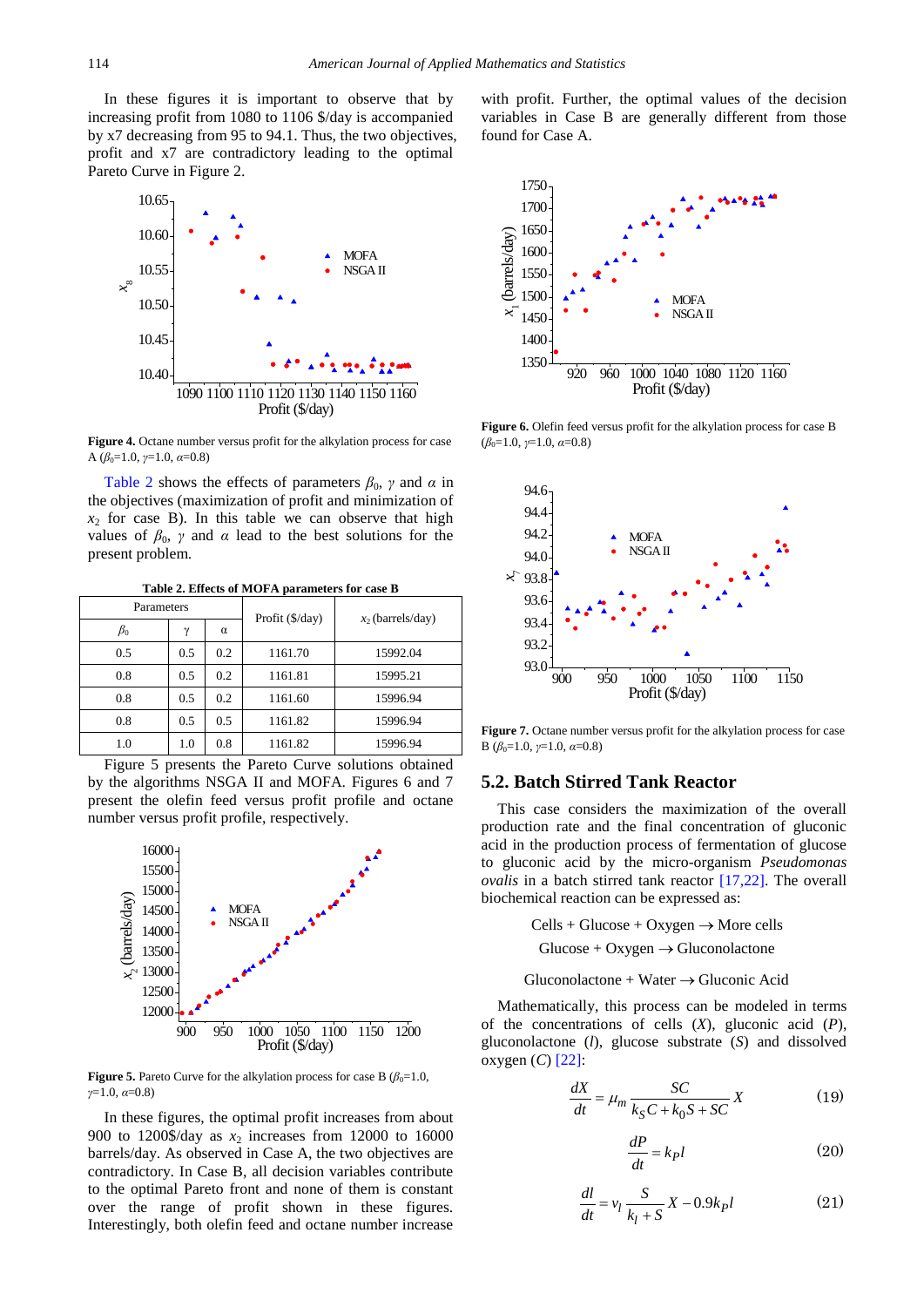$$
\frac{dS}{dt} = -\frac{1}{Y_0} \mu_m \frac{SC}{k_S C + k_0 S + SC} X
$$
  
-1.011 $v_l \frac{S}{k_l + S} X$  (22)

$$
\frac{dC}{dt} = K_{L}a(C_{1} - C)
$$
\n
$$
-\frac{1}{Y_{0}}\mu_{m}\frac{SC}{k_{S}C + k_{0}S + SC}X +
$$
\n
$$
-0.09v_{l}\frac{S}{k_{l} + S}X
$$
\n(23)

with initial conditions  $X(0)=X_0$ ,  $P(0)=0$ ,  $l(0)=0$ ,  $S(0)=S_0$ ,  $C(0)=C_1$ . The symbols and constants are defined in Table [3](#page-5-0) [\[23\].](#page-6-18)

**Table 3. Values of the parameters for the simulation of gluconic acid production**

<span id="page-5-0"></span>

| Parameter                             | Value                                                         | Unit                                  |
|---------------------------------------|---------------------------------------------------------------|---------------------------------------|
| $\mu_{\rm m}$                         | 0.39                                                          | $h^{-1}$                              |
| $k_{S}$                               | 2.50                                                          | g/L                                   |
| $k_0$                                 | 0.00055                                                       | g/L                                   |
| $k_{P}$                               | 0.645                                                         | $h^{-1}$                              |
| V <sub>1</sub>                        | 8.30                                                          | mg/UOD h                              |
| k۱                                    | 12.80                                                         | g/L                                   |
| $Y_{s}$                               | 0.375                                                         | UOD/mg                                |
| ${\rm Y}_0$                           | 0.890                                                         | UOD/mg                                |
|                                       | 0.00685                                                       | g/L                                   |
| $41.3 -$<br>$T_{\text{max}}$<br>. 1 . | $\mathcal{L}$ and $\mathcal{L}$ and $\mathcal{L}$<br>$-1 - -$ | المستحققة والمستحدث والمستريح<br>---- |

In this work, the following objectives are simultaneously considered: to maximize the overall productivity of gluconic acid, as defined by the ratio of the final gluconic acid concentration over the duration of the batch  $(P(t_f)/t_f)$ , and to maximize the final gluconic acid concentration  $(P(t_f))$  [\[17\].](#page-6-14) The four decision variables are the duration of the batch fermentation  $(t_f) \in [5-15h]$ , the initial substrate concentration  $(S_0) \in [20-50g/L]$ , the overall oxygen mass transfer coefficient  $(K<sub>1</sub>a) \in [50-$ 300h<sup>-1</sup>], and the initial biomass concentration  $(X_0) \in$ [0.05-1.0UOD/mL]. In order to solve the simulation problem, the Runge-Kutta  $5<sup>th</sup>$  order Method (RK $5<sup>th</sup>$ ) is used.

The computational scheme for solving the optimization problem consists first in defining the design variables and the MOFA parameters. For each evaluation of the objective function a system of ordinary differential equations (simulation problem) is solved by using the RK5<sup>th</sup>. Figure 8 illustrates this procedure.

[Table 4](#page-5-1) shows the effects of the parameters  $\beta_0$ ,  $\gamma$  and  $\alpha$ in the objective functions maximization of  $P(t_f)/t_f$  and maximization of  $P(t_f)$ .

In this table it is possible to observe that, in terms of overall productivity of gluconic acid  $(P(t_f)/t_f)$  and final gluconic acid concentration ( $P(t_f)$ ), the values used for  $\beta_0$ , *γ* and *α* lead with similar values for each objective function.

Figure 9 present the Pareto Curve solutions obtained by the algorithms NSGA II and MOFA. In this figure, it is important to observe the good compromise solution found for the two objectives.

As presented in Figure 9 and mentioned by Rangaiah [\[17\],](#page-6-14) the objectives seeking to maximize  $P(t_f)/t_f$  and  $P(t_f)$ are contradictory: by increasing the latter (total production of gluconic acid in a batch) generally results in a lower productivity, due to the longer batch fermentation time that would be required.



**Figure 8.** Flow chart for the proposed procedure

**Table 4. Effects of MOFA parameters**

<span id="page-5-1"></span>

| Parameters |        |          |                                                                 |              |
|------------|--------|----------|-----------------------------------------------------------------|--------------|
| $B_0$      | $\sim$ | $\alpha$ | $P(t_f)/t_f(\text{gh}^{-1}/\text{L})/P(t_f)(\text{g}/\text{L})$ |              |
| 0.5        | 0.5    | 0.2      | 3.467/51.952                                                    | 6.863/35.702 |
| 0.8        | 0.5    | 0.2      | 3.461/51.950                                                    | 6.850/35.701 |
| 0.8        | 0.5    | 0.2      | 3.455/51.959                                                    | 6.855/35.702 |
| 0.8        | 0.5    | 0.5      | 3.467/51.949                                                    | 6.861/35.698 |
| 1.0        | 1.0    | 0.8      | 3.467/51.954                                                    | 6.860/35.702 |



**Figure 9.** Pareto Curve for the batch stirred tank reactor  $(\beta_0=1.0, \gamma=1.0, \gamma=1.0, \gamma=1.0)$ *α*=0.8)

Figure 10 Figure 11, Figure 12 presents the initial substrate concentration, the overall oxygen mass transfer coefficient and the initial biomass concentration versus the overall productivity of gluconic acid, respectively.

These figures shows that the initial substrate concentration is around 50g/L, the overall oxygen mass transfer coefficient increasing from 60 to  $300h^{-1}$ , and the initial biomass concentration is around 0.995 UOD/mL.

# **6. Conclusions**

In this contribution, a new algorithm is presented for dealing with multi-objective optimization problems. The methodology consists in the extension of the Firefly Algorithm to problems with multiple objectives, through the incorporation of special operators to the original algorithm, namely the mechanisms of rank ordering and crowding distance.

The proposed algorithm was applied to (bio)chemical engineering system design. The results lead to the conclusion that the Multi-objective Optimization Firefly